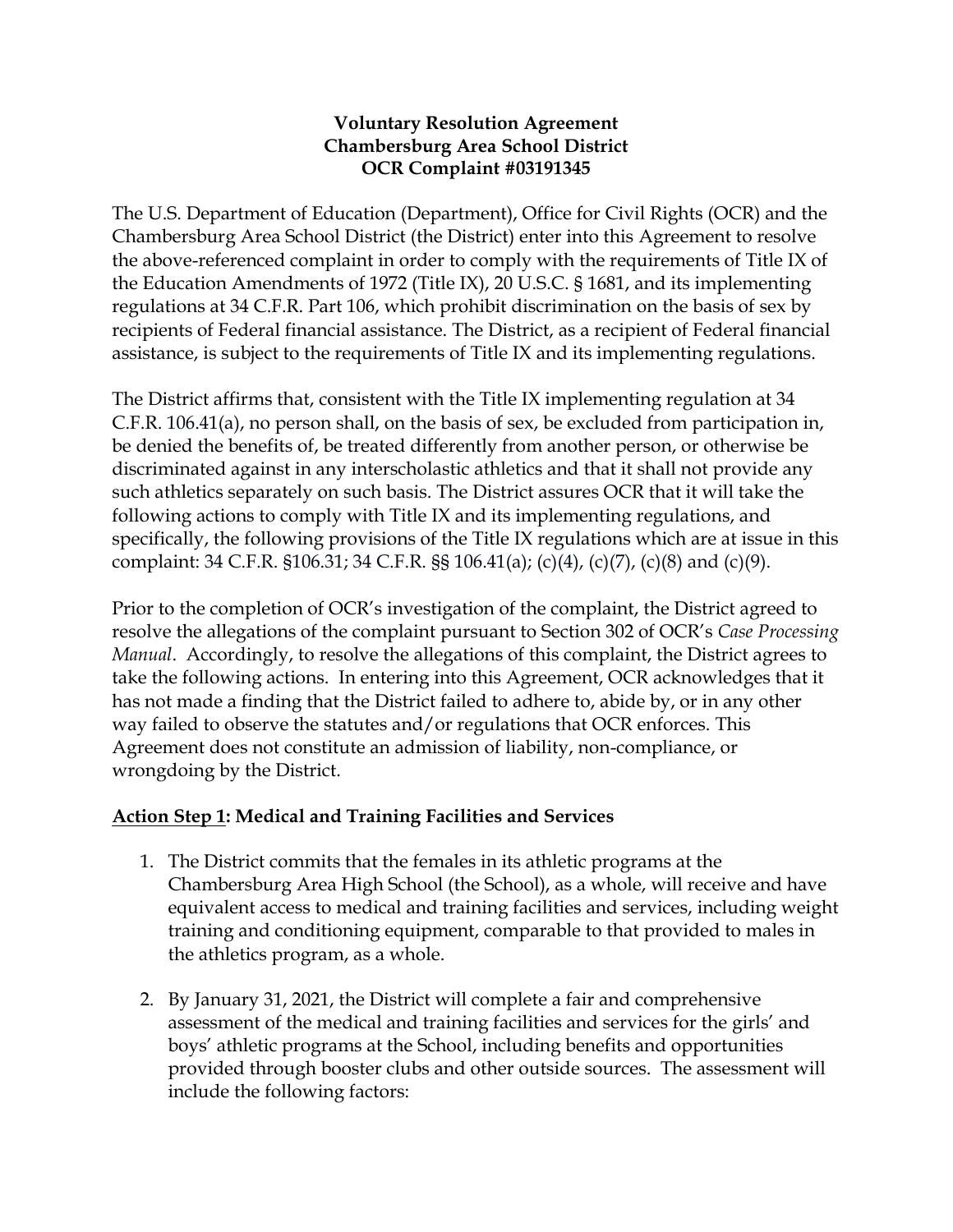- a. A review of the availability of medical personnel and assistance, a review of health, accident and injury insurance coverage, and a review of the availability and qualifications of athletic trainers; and
- b. A review of each weight, training, and conditioning facility available to student athletes, the teams by sex that use the facility, the schedule of use, the location of the facility, and the name and type of equipment in each facility.
- 3. By March 31, 2021, if the District determines that the boys' and the girls' athletic teams are not receiving comparable benefits and opportunities with respect to medical and training facilities and services, the District will develop and, once approved by OCR consistent with the provisions outlined in this Agreement, implement a plan to ensure that female and male student athletes are provided with equivalent benefits and services in this area. If the District determines that the medical and training facilities and services currently assigned to the girls' and boys' athletic programs are comparable, the District will provide to OCR a report outlining that determination and the information, including appropriate documentation, upon which it is based.

# **Reporting Requirements:**

- 1. The District agrees that, by March 31, 2021, it will provide OCR with a report on the assessment related to the provision of medical and training facilities and services, as required in Action Step 1, above. The report will include: a description of the process followed in the assessment, including the methodology used to ensure that the findings accurately reflect program benefits and opportunities provided through booster clubs and other outside funding; a list of the individuals involved in the assessment process; a description of nondocumentary information considered; a copy of any documents relied upon in the process; the results of the assessment; and a description of any plans to ensure that the District provides equal athletic opportunity in the provision of medical and training facilities and services, including timeframes for any necessary changes resulting from the assessment. OCR agrees to complete its review of the monitoring assessment and notify the District of its conclusions or to give feedback within 75 days of receipt of the District's March 2021 monitoring report.
- 2. Implementation. The District will implement the plans developed as a result of its assessment within 30 days of OCR's approval. The District will provide OCR with reports by October 31, 2021 and March 31, 2022, on its progress in implementing the changes. If additional actions are needed during the 2021-22 academic year to implement changes needed to ensure compliance with any of the above provisions, the District will provide OCR with a report by September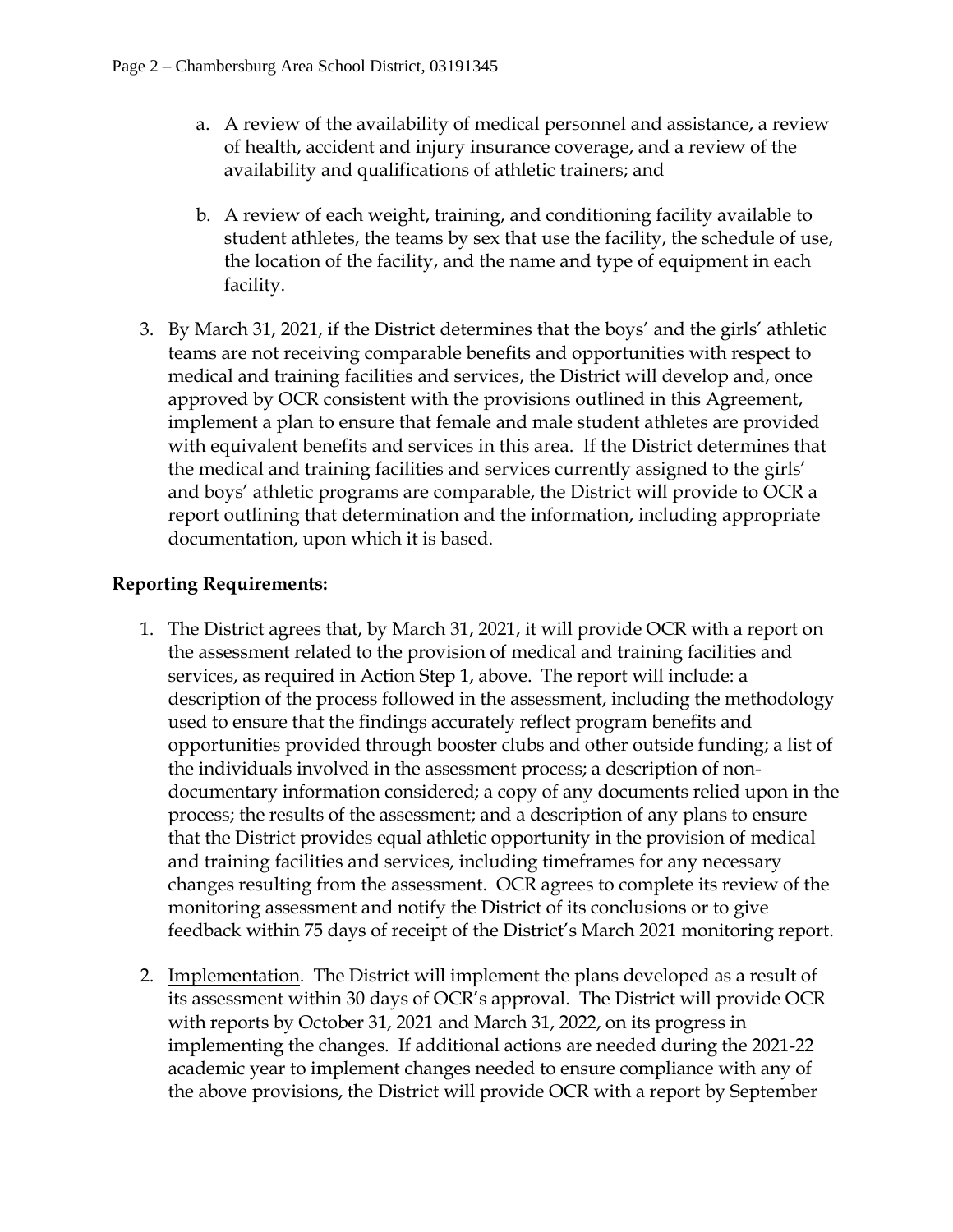30, 2022, containing information that demonstrates that it is in compliance with the requirements of Title IX with regard to the equivalent provision of medical and training facilities and services.

## **Action Step 2: Locker Rooms, Practice and Competitive Facilities**

- 1. The District commits that the girls' athletic programs at the School, as a whole, will receive and have equivalent access to locker rooms, practice fields and/or facilities, and competitive fields and/or facilities, comparable to that provided to the boys' athletics program, as a whole.
- 2. By January 31, 2021, the District will complete a fair and comprehensive assessment of the locker rooms, practice fields and/or facilities, and competitive fields and/or facilities, assigned to the boys' and girls' athletic programs at the School, including benefits and opportunities provided through booster clubs and other outside sources. The assessment will include:
	- a. a list of all locker rooms, practice fields and/or facilities, and competitive fields and/or facilities, including proximity of locker rooms to the practice and competitive facilities;
	- b. quality of each locker room, field and/or facility (e.g., excellent, adequate, poor);
	- c. amenities for each locker room (e.g., showers, laundry service, accommodations for visiting teams);
	- d. exclusive use of locker rooms, including information as to how long the locker rooms are assigned for use by each team;
	- e. amenities for each practice and competitive field and/or facility (e.g., concession facilities, public address systems, electronic scoreboards, special lighting on the fields, seating and housing at each field, maintenance and preparation of each practice and competitive field and/or facility);
	- f. the age of each practice and competitive field and/or facility;
	- g. whether each practice and competitive field and/or facility is on or offcampus; and
	- h. whether certain teams or programs have exclusive use of the field and/or facility, including a schedule showing when facilities are used for practice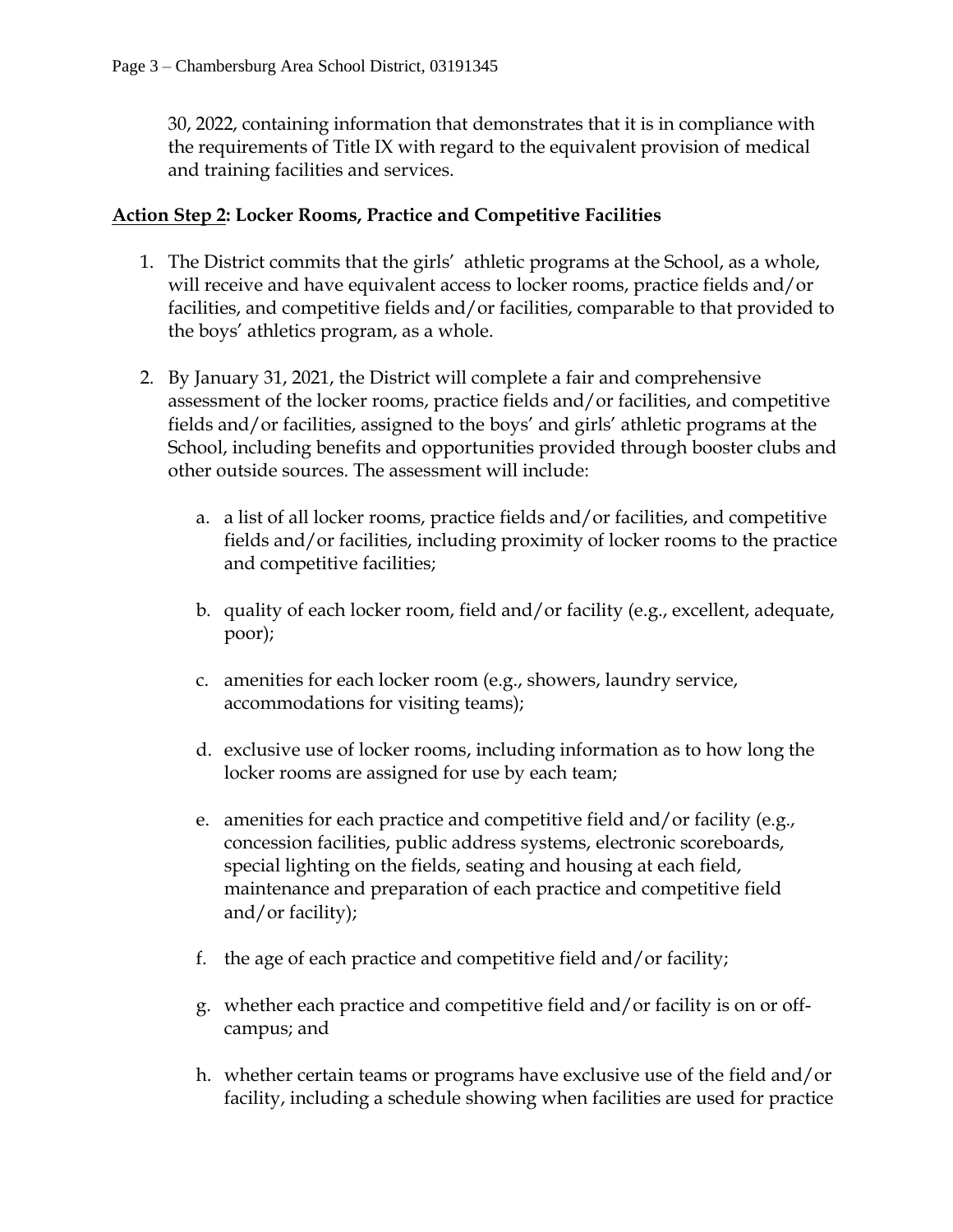and competition and how long the locker rooms are assigned for use by each team.

3. By March 31, 2021, if the District determines that the boys' and the girls' athletic teams are not receiving comparable benefits and opportunities with respect to locker rooms, practice fields and/or facilities, and competitive fields and/or facilities, the District will develop and, once approved by OCR consistent with the provisions outlined in this Agreement, implement a plan to ensure that female and male student athletes are provided with equivalent benefits and services in this area. If the District determines that the locker rooms, practice fields and/or facilities, and competitive fields and/or facilities currently assigned to the girls' and boys' athletic programs are comparable, the District will provide to OCR a report outlining that determination and the information, including appropriate documentation, upon which it is based.

### **Reporting Requirements:**

- 1. The District agrees that, by March 31, 2021, it will provide OCR with a report on the assessment related to the provision of locker rooms, practice fields and/or facilities, and competitive fields and/or facilities, as required in Action Step 2, above. The report will include: a description of the process followed in the assessment, including the methodology used to ensure that the findings accurately reflect program benefits and opportunities provided through booster clubs and other outside funding; a list of the individuals involved in the assessment process; a description of non-documentary information considered; a copy of any documents relied upon in the process; the results of the assessment; and a description of any plans to ensure that the District provides equal athletic opportunity in the provision of locker rooms, practice fields and/or facilities, and competitive fields and/or facilities, including timeframes for any necessary changes resulting from the assessment. OCR agrees to complete its review of the monitoring assessment and notify the District of its conclusions or to give feedback within 75 days of receipt of the District's March 2021 monitoring report.
- 2. Implementation. The District will implement the plans developed as a result of its assessment within 30 days of OCR's approval. The District will provide OCR with reports by October 31, 2021 and March 31, 2022, on its progress in implementing the changes. If additional actions are needed during the 2021-22 academic year to implement changes needed to ensure compliance with any of the above provisions, the District will provide OCR with a report by September 30, 2022, containing information that demonstrates that it is in compliance with the requirements of Title IX with regard to the equivalent provision of locker rooms, practice fields and/or facilities, and competitive fields and/or facilities.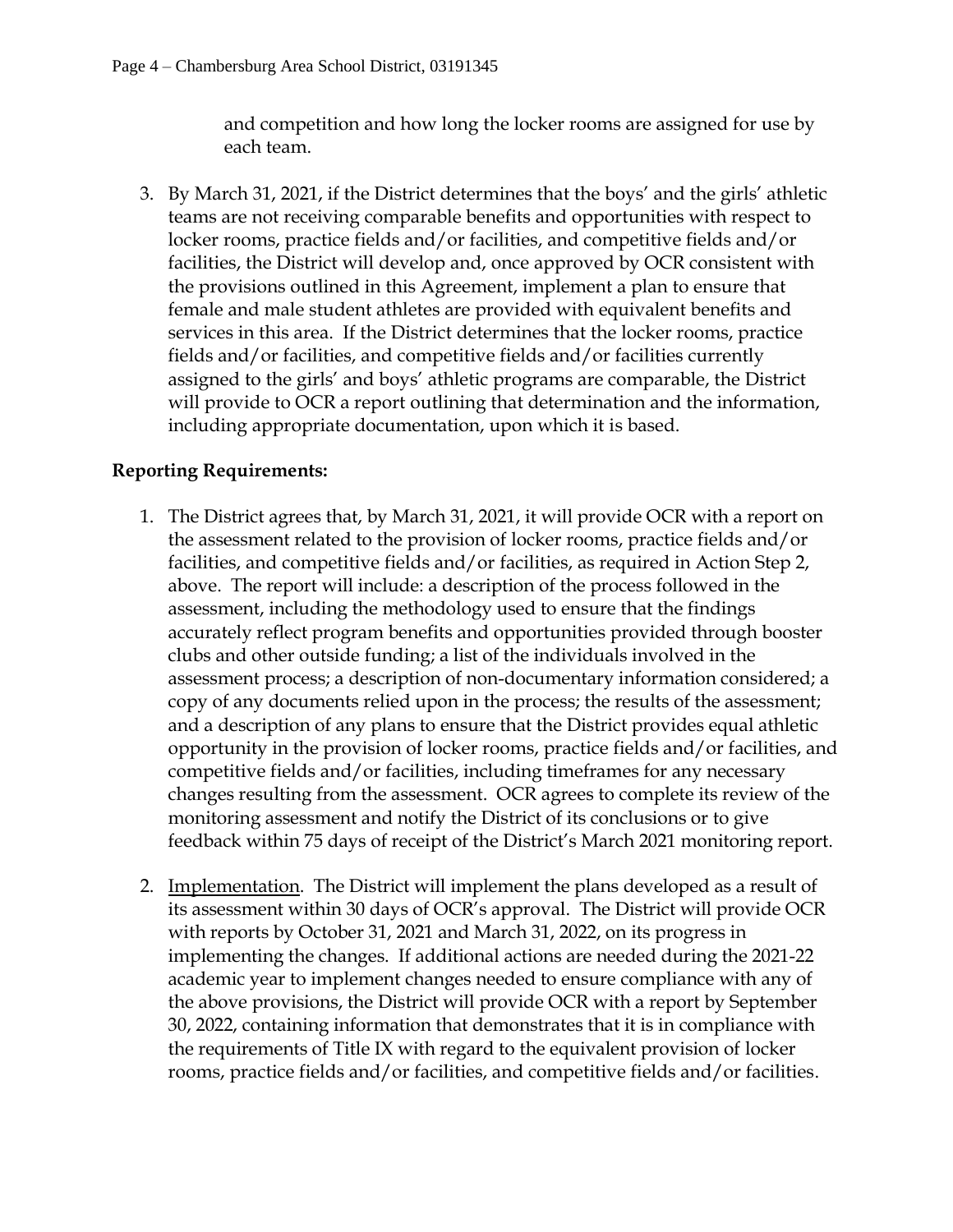## **Action Step 3: Housing and Dining Facilities and Services**

- 1. The District commits that the girls' athletic programs at the School, as a whole, will receive and have equivalent access to housing and dining facilities and services, comparable to that provided to the boys' athletics program, as a whole.
- 2. By January 31, 2021, the District will complete a fair and comprehensive assessment of the housing and dining facilities and services, assigned to the boys' and girls' athletic programs at the School, including benefits and opportunities provided through booster clubs and other outside sources. The assessment will include the following factors:
	- i. A description of any special housing or dining arrangements, including any housing or dining provided by booster clubs, for specific teams or student athletes;
	- j. A list of any special housing or dining facilities for student athletes, including their location, capacity, and teams by sex using the facilities.
- 3. By March 31, 2021, if the District determines that the boys' and the girls' athletic teams are not receiving comparable benefits and opportunities with respect to housing and dining facilities and services, the District will develop and, once approved by OCR consistent with the provisions outlined in this Agreement, implement a plan to ensure that female and male student athletes are provided with equivalent benefits and services in this area. If the District determines that the housing and dining facilities and services currently assigned to the women's and men's athletic programs are comparable, the District will provide to OCR a report outlining that determination and the information, including appropriate documentation, upon which it is based.

#### **Reporting Requirements:**

1. The District agrees that, by March 31, 2021, it will provide OCR with a report on the assessment related to the provision of housing and dining facilities and services, as required in Action Step 3, above. The report will include: a description of the process followed in the assessment, including the methodology used to ensure that the findings accurately reflect program benefits and opportunities provided through booster clubs and other outside funding; a list of the individuals involved in the assessment process; a description of nondocumentary information considered; a copy of any documents relied upon in the process; the results of the assessment; and a description of any plans to ensure that the District provides equal athletic opportunity in the provision of housing and dining facilities and services, including timeframes for any necessary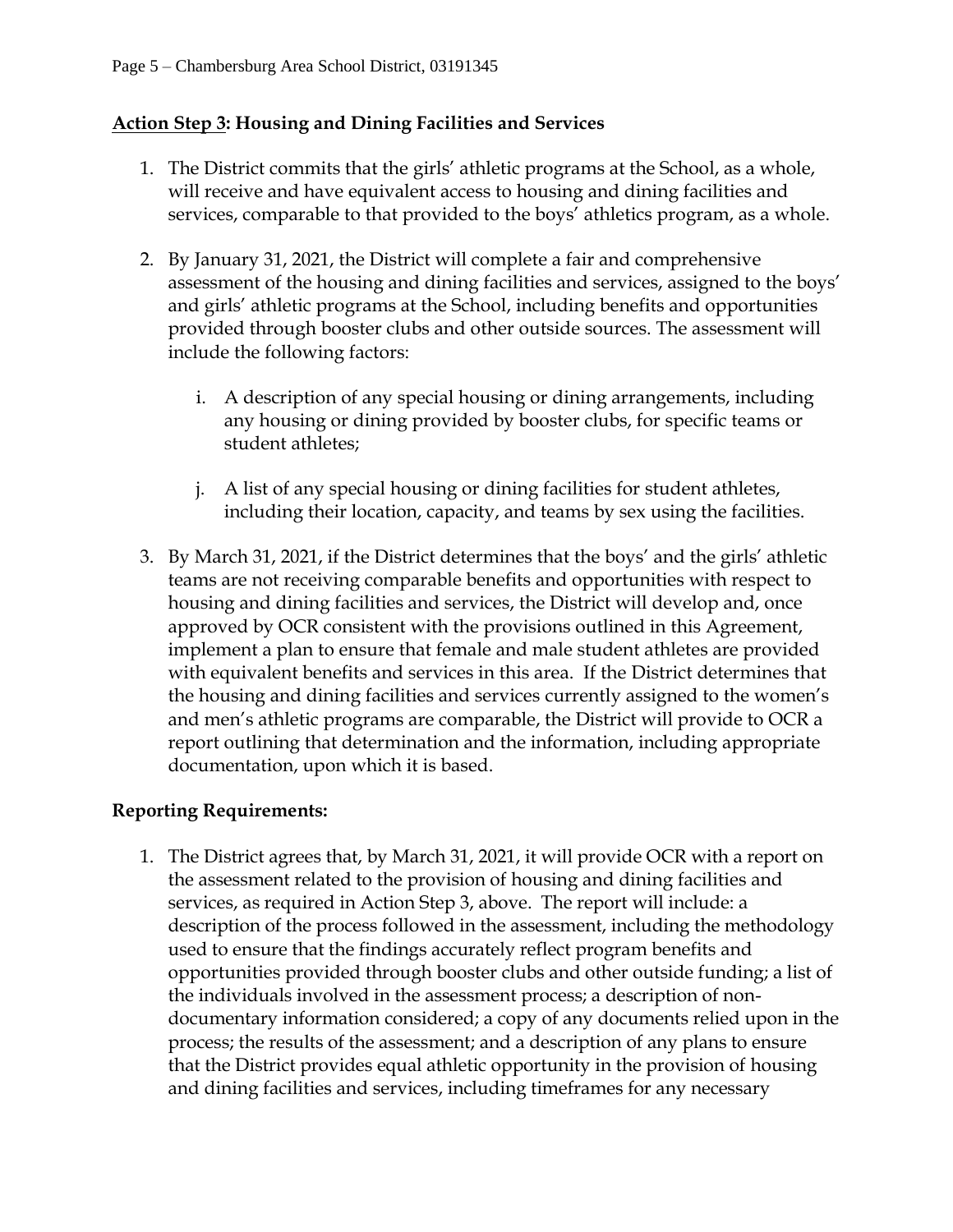changes resulting from the assessment. OCR agrees to complete its review of the monitoring assessment and notify the District of its conclusions or to give feedback within 75 days of receipt of the District's March 2021 monitoring report.

2. Implementation. The District will implement the plans developed as a result of its assessment within 30 days of OCR's approval. The District will provide OCR with reports by October 31, 2021 and March 31, 2022, on its progress in implementing the changes. If additional actions are needed during the 2021-22 academic year to implement changes needed to ensure compliance with any of the above provisions, the District will provide OCR with a report by September 30, 2022, containing information that demonstrates that it is in compliance with the requirements of Title IX with regard to the equivalent provision of housing and dining facilities and services.

# **Action Step 4: Travel and Per Diem Allowance**

- 1. The District commits that the girls' athletic programs at the School, as a whole, will receive and have equivalent travel and per diem allowance, comparable to that provided to the boys' athletics program, as a whole.
- 2. By January 31, 2021, the District will complete a fair and comprehensive assessment of the travel and per diem allowances provided to the boys' and girls' athletic programs at the School, including benefits and opportunities provided through booster clubs and other outside sources. The assessment will include the following factors:
	- a. A review of the modes or methods of transportation used by each team for each competition, such as institutionally owned, privately owned, or commercial vehicles. Specify the type of transportation used, e.g., car, van, District-owned bus, Charter bus, or plane.
	- b. The per diem allowance for athletes, by team.
	- c. For each team, the size of the travel squad and the names and positions of additional personnel (including student assistants) who travel with the team to away games.
	- d. For each home and away competition, information on whether the team spent any nights before or after the competition in a hotel.
- 3. By March 31, 2021, if the District determines that the boys' and the girls' athletic teams are not receiving comparable benefits and opportunities with respect to travel and per diem allowances, the District will develop and, once approved by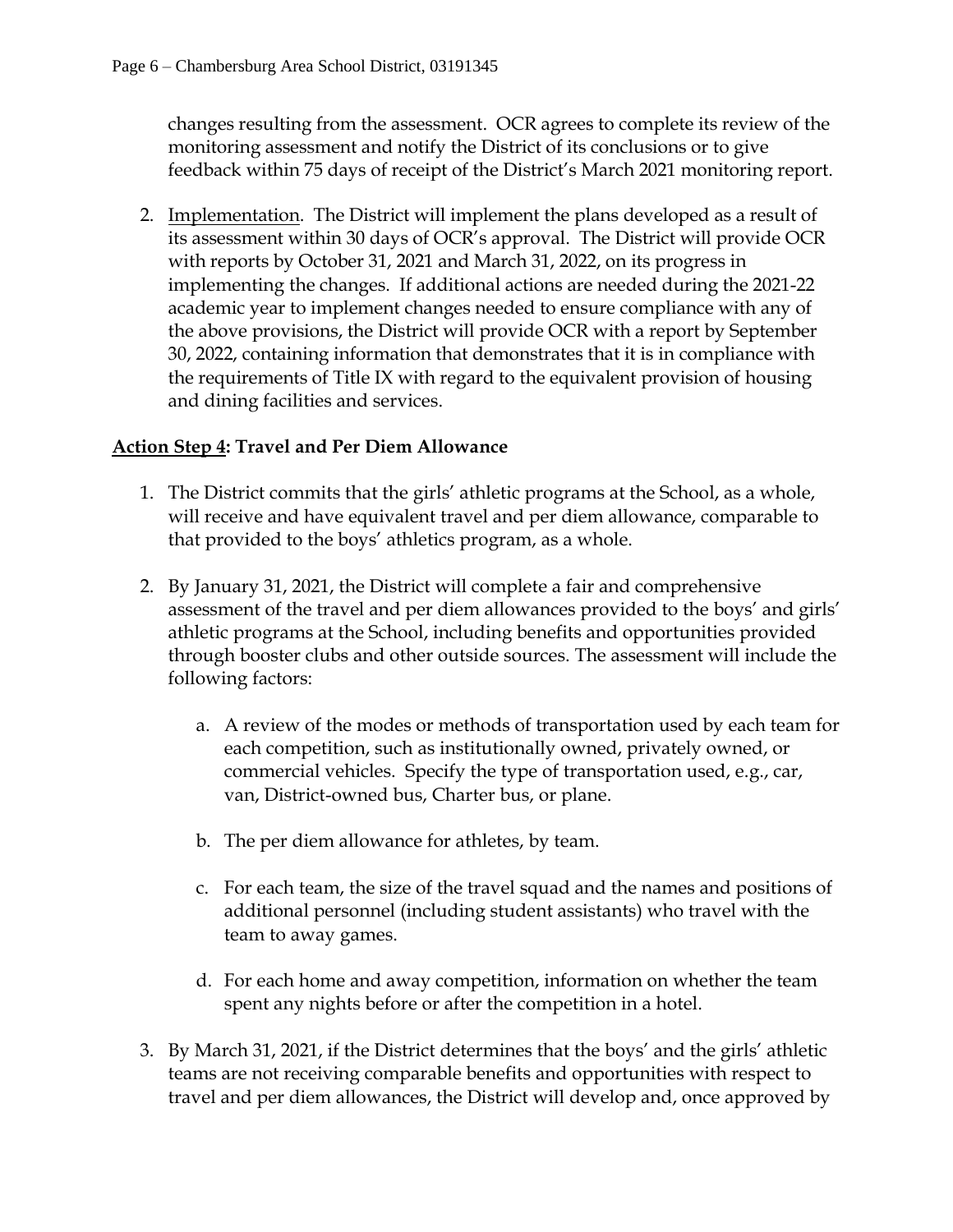OCR consistent with the provisions outlined in this Agreement, implement a plan to ensure that female and male student athletes are provided with equivalent benefits and services in this area. If the District determines that the travel and per diem allowances currently assigned to the women's and men's athletic programs are comparable, the District will provide to OCR a report outlining that determination and the information, including appropriate documentation, upon which it is based.

### **Reporting Requirements:**

- 1. The District agrees that, by March 31, 2021, it will provide OCR with a report on the assessment related to the provision of travel and per diem allowances, as required in Action Step 4, above. The report will include: a description of the process followed in the assessment, including the methodology used to ensure that the findings accurately reflect program benefits and opportunities provided through booster clubs and other outside funding; a list of the individuals involved in the assessment process; a description of non-documentary information considered; a copy of any documents relied upon in the process; the results of the assessment; and a description of any plans to ensure that the District provides equal athletic opportunity in the provision of travel and per diem allowance, including timeframes for any necessary changes resulting from the assessment. OCR agrees to complete its review of the monitoring assessment and notify the District of its conclusions or to give feedback within 75 days of receipt of the District's March 2021 monitoring report.
- 2. Implementation. The District will implement the plans developed as a result of its assessment within 30 days of OCR's approval. The District will provide OCR with reports by October 31, 2021 and March 31, 2022, on its progress in implementing the changes. If additional actions are needed during the 2021-22 academic year to implement changes needed to ensure compliance with any of the above provisions, the District will provide OCR with a report by September 30, 2022, containing information that demonstrates that it is in compliance with the requirements of Title IX with regard to the equivalent provision of travel and per diem allowances.

# **Action Step 5: Athletic Program Funding**

The District recognizes its responsibility under Title IX to ensure that equivalent benefits and services are provided to members of both sexes in its athletics programs, regardless of the funding source(s) for these benefits and services and additionally, benefits and services provided through the use of private funds and contributions, including booster club funding, funds raised through concession stand sales, donations,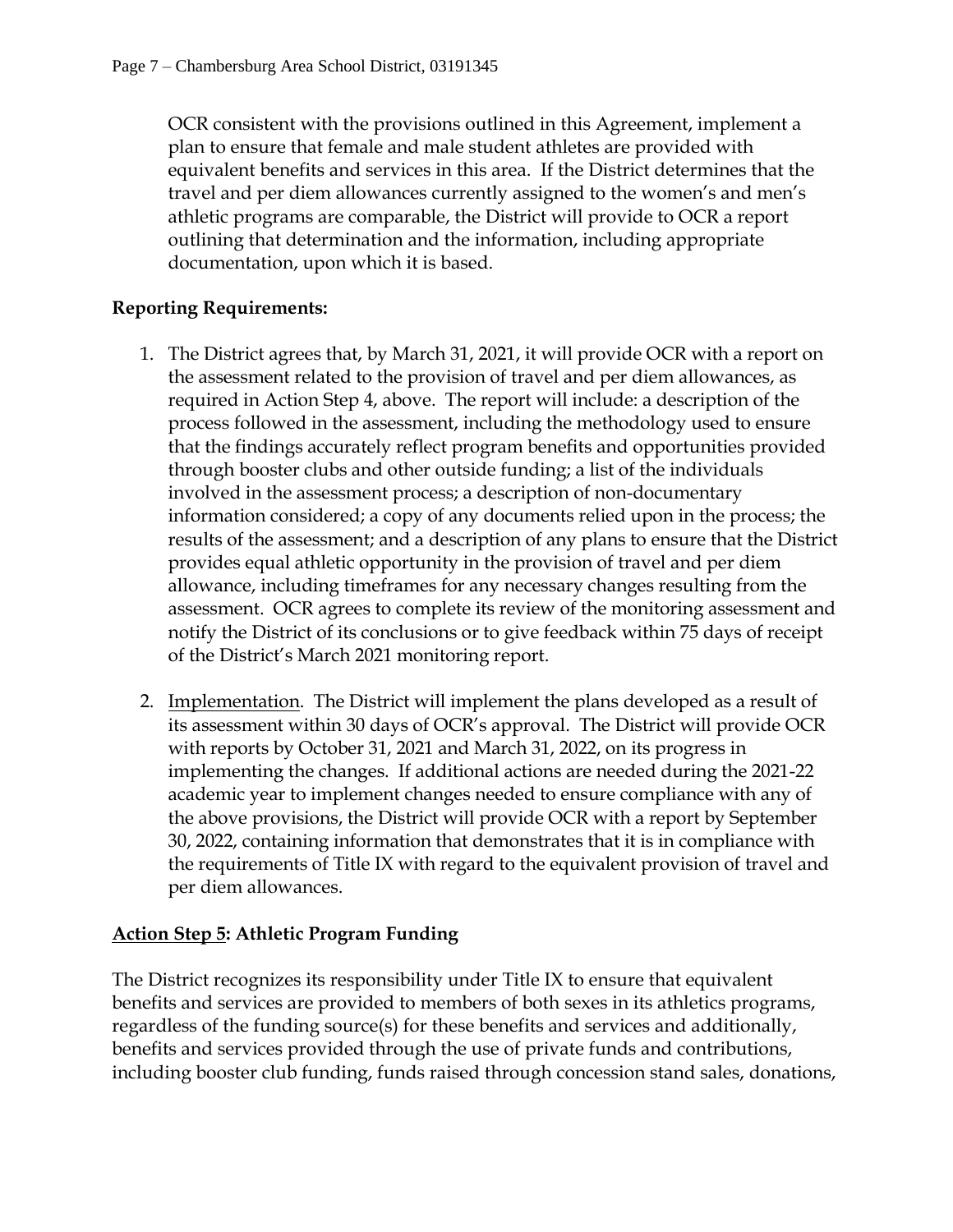and in-kind contributions, in combination with all other benefits and services, are relevant in satisfying this obligation.

- 1. Where private funds and contributions provide benefits or services that assist only teams of one sex, the District agrees to ensure that teams of the other sex receive equivalent benefits and services. If private funds and contributions provide benefits and services to athletes of one sex that are greater than what the District is capable of providing to athletes of the other sex, then the District agrees to take action to ensure that benefits and services are equivalent for both sexes.
- 2. By March 31, 2021, the District will develop a comprehensive policy to regulate outside funding and contributions, including booster club funding, funds raised through concession stand sales, donations, and in-kind contributions, flowing into the athletics programs at all schools in the District. This policy will provide a process for the District to monitor the amounts raised through outside funding and contributions, including booster club funding, funds raised through concession stand sales, donations, and in-kind contributions, with regard to any of the components outlined at 34 C.F.R. § 106.41(c). This policy will establish procedures for receiving and managing funding and contributions from outside sources, such as individual booster clubs, to include guidelines for fundraising, the means of fund distribution, and any restrictions on either fundraising or fund distribution. Where the District determines that outside funding and/or contributions provide greater benefits for one sex, this policy will also provide a process for the District to ensure that the other sex receives equivalent benefits through District funds, the redistribution of outside funding and/or contributions, and/or other methods.

# **Reporting Requirements:**

- 1. The District agrees that, by March 31, 2021, it will provide to OCR a draft policy for review and approval, along with a plan for implementing the policy. OCR agrees to complete its review of the draft policy and plan for implementing the policy and notify the District of its conclusions or give feedback within 75 days of receipt of the District's March 2021 monitoring report.
- 2. Implementation. The District will implement the policy and plan for implementing the policy within 30 days of OCR's approval. The District will provide OCR with reports by October 31, 2021 and March 31, 2022, on its progress in implementing the policy and plan. If additional actions are needed during the 2021-22 academic year to implement changes needed to ensure compliance with any of the above provisions, the District will provide OCR with a report by September 30, 2022, containing information that demonstrates that it is in